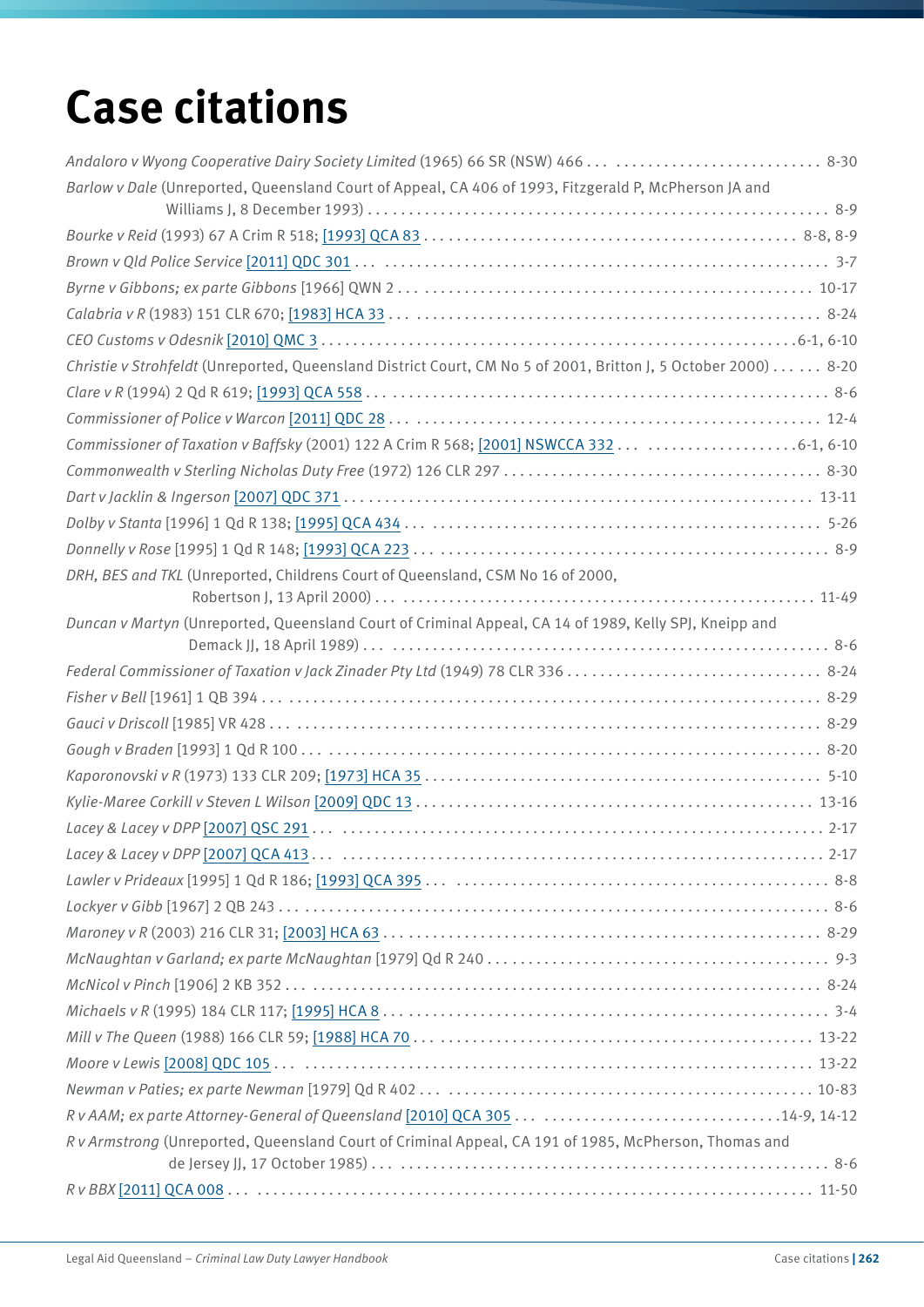| R v C (Unreported, Queensland Court of Appeal, CA 437 of 1996, Fitzgerald P, McPherson JA and          |
|--------------------------------------------------------------------------------------------------------|
| R v Cameron (Unreported, Queensland Court of Criminal Appeal, CA 108 of 1975, Dunn, Wanstall and       |
|                                                                                                        |
|                                                                                                        |
|                                                                                                        |
|                                                                                                        |
|                                                                                                        |
|                                                                                                        |
|                                                                                                        |
|                                                                                                        |
|                                                                                                        |
|                                                                                                        |
|                                                                                                        |
|                                                                                                        |
|                                                                                                        |
|                                                                                                        |
|                                                                                                        |
|                                                                                                        |
| RvJ, (Unreported, Childrens Court of Queensland, No 75 of 1996, McGuire J, 20 June 1996)  11-10        |
|                                                                                                        |
|                                                                                                        |
|                                                                                                        |
|                                                                                                        |
| Rv Knibb (Unreported, Queensland Court of Criminal Appeal, CA 303 of 1981, Campbell, Sheahan and       |
|                                                                                                        |
|                                                                                                        |
|                                                                                                        |
|                                                                                                        |
|                                                                                                        |
|                                                                                                        |
|                                                                                                        |
|                                                                                                        |
|                                                                                                        |
|                                                                                                        |
| R v Roberts (Unreported, Queensland Court of Criminal Appeal, CA 353 of 1987, Kelly SPJ, Macrossan and |
|                                                                                                        |
|                                                                                                        |